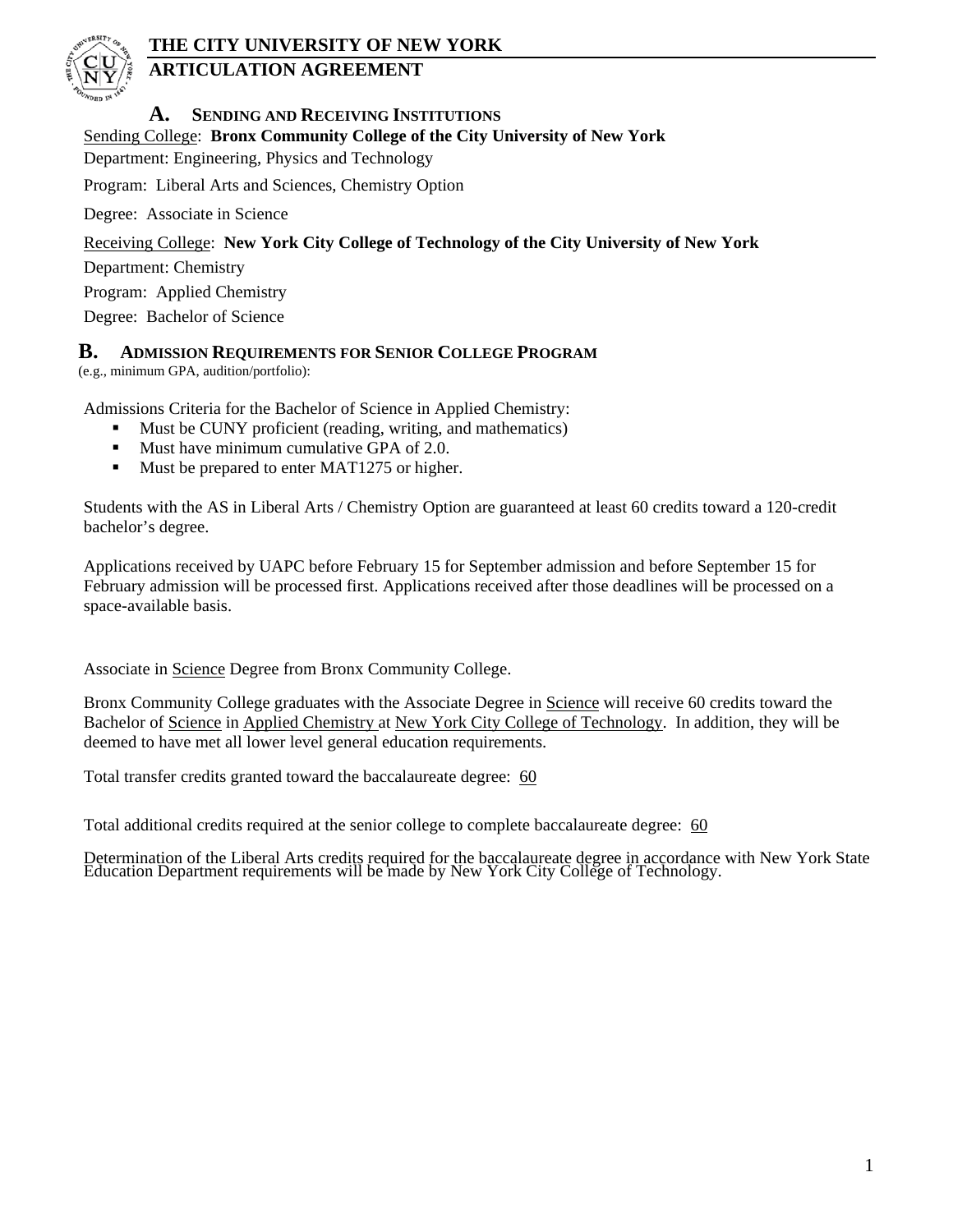## **C. COURSE TO COURSE EQUIVALENCIES AND TRANSFER CREDIT AWARDED**

| <b>COURSE TO COURSE EQUIVALENCIES AND TRANSFER CREDIT AWARDED</b>        |                |
|--------------------------------------------------------------------------|----------------|
| <b>CUNY Pathways General Education Requirements</b>                      |                |
| <b>Required Common Core</b>                                              | <b>Credits</b> |
| A. English Composition (2 courses)                                       |                |
| B. Mathematical and Quantitative Reasoning (1 course)                    | 14             |
| MTH 30 Pre-Calculus Mathematics OR MTH 31 Analytic Geometry & Calculus I |                |
| C. Life and Physical Sciences (1 course)                                 |                |
| <b>CHM 11 General Chemistry I</b>                                        |                |
| <b>Flexible Common Core</b>                                              | <b>Credits</b> |
| A. World Cultures and Global Issues (1 course)                           |                |
| Students are advised to complete two modern language courses.            |                |
| B. U.S. Experience in Its Diversity (1 course)                           |                |
| C. Creative Expression (1 course)                                        | 19             |
| D. Individual and Society (1 course)                                     |                |
| Students are advised to complete COMM 11 Fundamentals of Interpersonal   |                |
| <b>Communication</b>                                                     |                |
| E. Scientific World (1 course)                                           |                |
| <b>CHM 12 General Chemistry II</b>                                       |                |
| Restricted Elective: Select one course from Areas A-E.                   |                |

**Subtotal 33**

| <b>Major Requirements</b>    |         |                                       |         |                                 |
|------------------------------|---------|---------------------------------------|---------|---------------------------------|
| [Bronx Community College]    | Credit  | [New York City College of Technology] | Credit  | <b>Credit</b><br><b>Granted</b> |
| <b>Course &amp; Title</b>    |         | <b>Course &amp; Title</b>             |         |                                 |
| MTH 31 Analytical Geometry & | $0 - 4$ | MAT 14751 Calculus I                  | $0 - 4$ | $0 - 4$                         |
| Calculus I                   |         |                                       |         |                                 |
| MTH 32 Analytical Geometry & |         | MAT 1575 Calculus II                  | 4       |                                 |
| Calculus II                  |         |                                       |         |                                 |
| Free Elective                | $0 - 5$ | <b>Free Elective</b>                  | $0 - 5$ | $0 - 5$                         |
| <b>SUBTOTAL</b>              |         |                                       |         | $4 - 13$                        |

| <b>Chemistry Option Requirements</b>                   |               |                                                                    |               |                                  |  |  |
|--------------------------------------------------------|---------------|--------------------------------------------------------------------|---------------|----------------------------------|--|--|
| [Bronx Community College]<br><b>Course &amp; Title</b> | <b>Credit</b> | [New York City College of Technology]<br><b>Course &amp; Title</b> | <b>Credit</b> | <b>Transfer</b><br><b>Credit</b> |  |  |
|                                                        |               |                                                                    |               | <b>Granted</b>                   |  |  |
| CHM 31 Organic Chemistry I                             | 5             | CHEM 2223 Organic Chemistry I                                      | 5             | 5                                |  |  |
| CHM 32 Organic Chemistry II                            | 5             | CHEM 2323 Organic Chemistry II                                     | 5             | 5                                |  |  |
| Choose 2 of the 3 courses below:                       | 8             |                                                                    | 8             | 8                                |  |  |
| CHM 33 Quantitative Analysis                           |               | <b>CHEM 3312 Analytical Chemistry</b>                              |               |                                  |  |  |
| <b>BIO 11 General Biology I</b>                        |               | BIO 1101 Biology I                                                 |               |                                  |  |  |
| PHY 11 Physics I                                       |               | PHYS 1441 General Physics I: Calculus                              |               |                                  |  |  |
|                                                        |               | <b>Based</b>                                                       |               |                                  |  |  |
| <b>SUBTOTAL</b>                                        |               |                                                                    |               |                                  |  |  |
|                                                        |               |                                                                    |               |                                  |  |  |
|                                                        |               |                                                                    | <b>TOTAL</b>  | 60                               |  |  |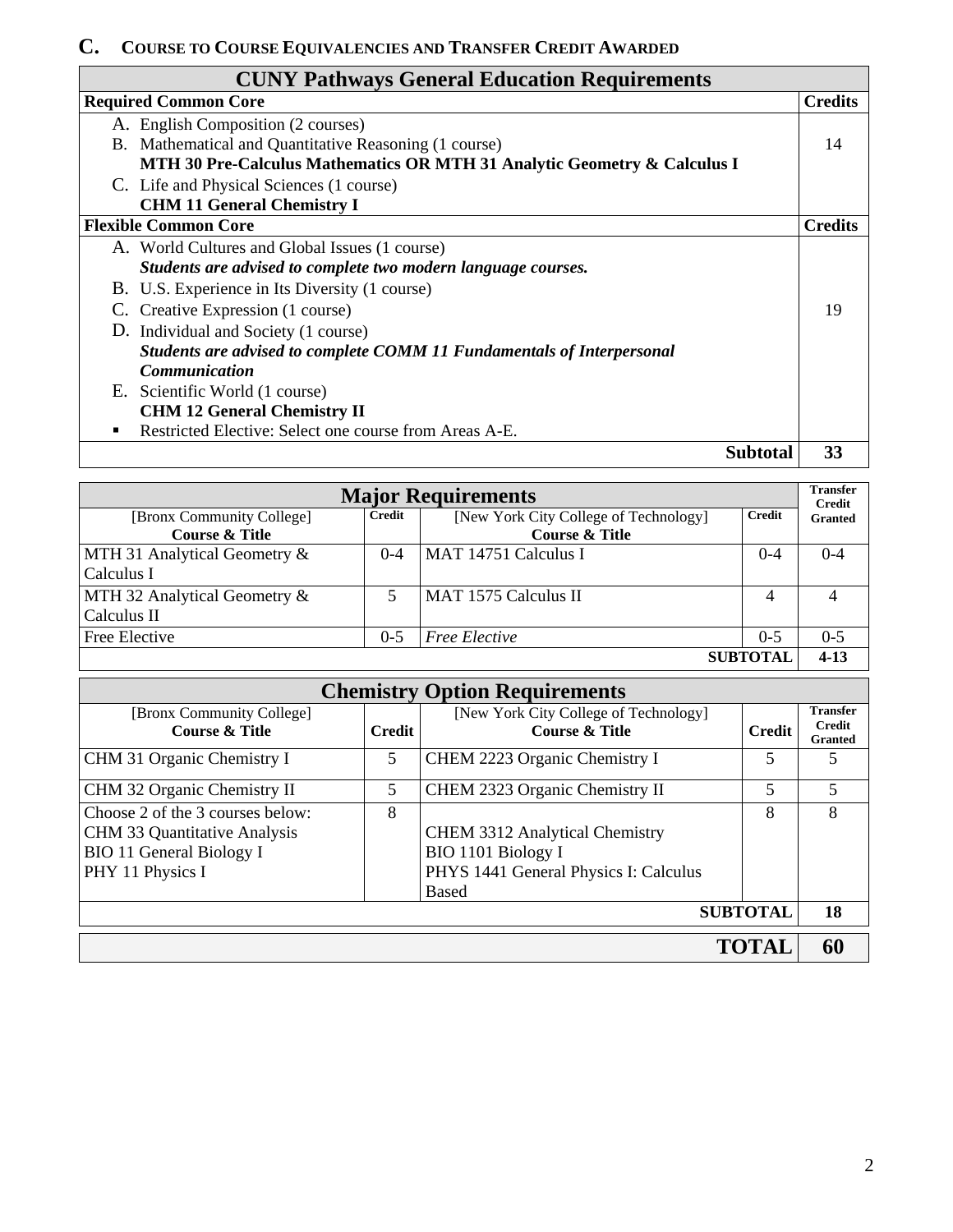# **D. SENIOR COLLEGE UPPER DIVISION COURSES REMAINING FOR BACCALAUREATE DEGREE**

| <b>Pathways College Option Requirements</b>                                                                           | <b>Credits</b> |
|-----------------------------------------------------------------------------------------------------------------------|----------------|
| One interdisciplinary Liberal Arts and Sciences course<br>٠                                                           |                |
| In meeting their general education requirements overall, students must take at least one<br>٠                         |                |
| advanced liberal arts course or two sequential courses in a foreign language. Students who                            | 6              |
| complete two foreign language courses at BCC will not be required to fulfill this requirement.                        |                |
| Students who complete COMM 11 will have fulfilled the speech requirement.                                             |                |
| <b>SUBTOTAL</b>                                                                                                       | 6              |
| <b>Writing Intensive Requirement</b>                                                                                  |                |
| Students at New York City College of Technology must complete two courses designated WI for the                       |                |
| baccalaureate level, one from liberal arts and one from the major.                                                    |                |
| <b>Applied Chemistry Major</b>                                                                                        |                |
| The Bachelor of Science (BS) in Applied Chemistry is designed to provide a strong foundation in laboratory            |                |
| skills that will enable graduates to achieve "college-to-career" employment. This includes hands-on training in       |                |
| extensive laboratory course work, necessary for students to launch careers in chemical industry and in the broad      |                |
| range of industries that utilize analytical chemistry. While fulfilling its primary goal of excellent preparation for |                |
| immediate entry into a career position, the program also prepares students for post-baccalaureate study and           |                |
| health profession schools because it meets all of the American Chemical Society's requirements for approval of        |                |
| bachelor's degree programs.                                                                                           |                |
| Read more at: http://www.citytech.cuny.edu/chemistry/applied-chemistry-bs.aspx                                        |                |
| <b>Program Specific Requirements</b>                                                                                  | <b>Credits</b> |
| BIO 1101 Biology I (Students who complete BIO 11 will not be required to complete this course.)                       |                |
| PHYS 1441 General Physics I: Calculus Based (Students who complete PHY 11 will not be required                        | 37-38          |
| to complete this course.)                                                                                             |                |
| PHYS 1442 General Physics II: Calculus Based                                                                          |                |
| CHEM 3312 Analytical Chemistry (Students who complete CHM 33 will not be required to complete<br>this course)         |                |
| CHEM 3412 Instrumental Methods of Analysis                                                                            |                |
| CHEM 3222 Physical Chemistry: Thermodynamics and Kinetics                                                             |                |
| BIO 3601 Biochemistry                                                                                                 |                |
| CHEM 3622 Inorganic Chemistry                                                                                         |                |
| CHEM 4312 Instrumental Chromatography                                                                                 |                |
| CHEM 4322 Advanced Spectroscopy                                                                                       |                |
| ENG 2575 Technical Writing                                                                                            |                |
| <b>Internship / Research</b>                                                                                          |                |
| CHEM 4901 Internship/Research in Applied Chemistry I                                                                  | 6              |
| CHEM 4902 Internship/Research in Applied Chemistry II                                                                 |                |
| <b>Science and Mathematics Electives</b>                                                                              |                |
| Choose courses from the following list to bring total number of credits to 120. The choice of electives,              |                |
| to be made in close consultation with the Program Coordinator or Academic Advisor, should ideally                     |                |
| reflect the student's interests, post-baccalaureate study plans, and career goals.                                    |                |
| BIO 2311/L Anatomy and Physiology I (Lecture and Laboratory)                                                          |                |
| BIO 2312/L Anatomy and Physiology II (Lecture and Laboratory)                                                         |                |
| BIO 3302/L Microbiology (Lecture and Laboratory)                                                                      |                |
| BIO 3350 Elements of Bioinformatics (Lecture and Laboratory)                                                          |                |
| BIO 3352 Bioinformatics (Lecture and Laboratory)<br><b>BIO 3354 Computational Genomics</b>                            | $10 - 11$      |
| BIO 3356 Molecular Modeling in Biology                                                                                |                |
| <b>BIO 3524 Nutrition</b>                                                                                             |                |
| BIO 3526 Pathophysiology                                                                                              |                |
| BIO 3620/L Molecular and Cell Biology (Lecture and Laboratory)                                                        |                |
| CHEM 2411 Special Topics                                                                                              |                |
| <b>CHEM 4822 Medicinal Chemistry</b>                                                                                  |                |
| CST 2403 Introductory C++ Programming Language Part I                                                                 |                |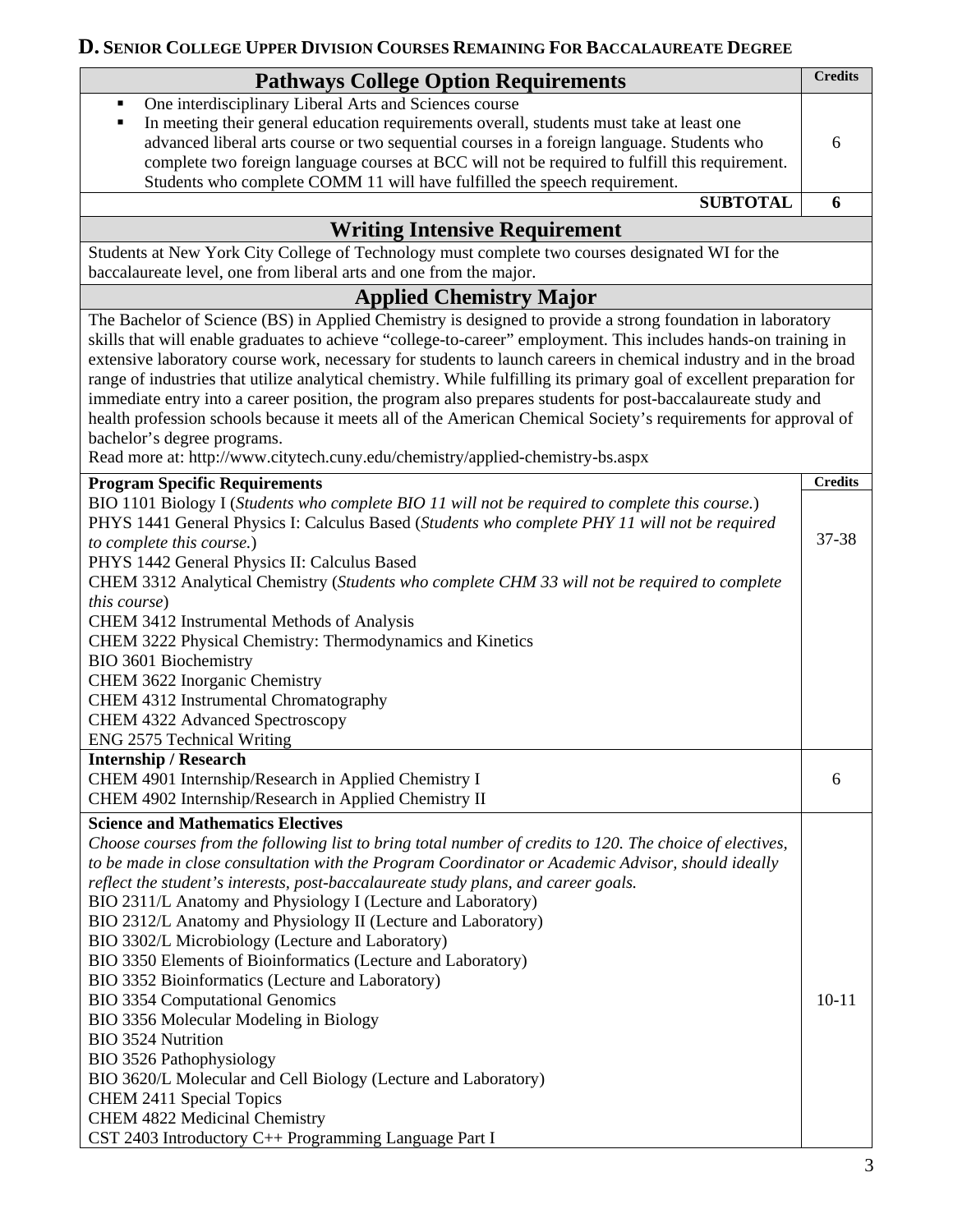| CST 3503 C++ Programming Part II                                                             |    |
|----------------------------------------------------------------------------------------------|----|
| MAT 2071 Introduction to Proofs and Logic                                                    |    |
| MAT 2440 Discrete Structures and Algorithms I                                                |    |
| MAT 2540 Discrete Structures and Algorithms II                                               |    |
| MAT 2572 Probability and Mathematical Statistics I                                           |    |
| MAT 2580 Introduction to Linear Algebra                                                      |    |
| MAT 25886 The Mathematics of Finance                                                         |    |
| MAT 26306 Applied Mathematics Technology-Numerical Analysis                                  |    |
| MAT 2675 Calculus III                                                                        |    |
| MAT 2680 Differential Equations                                                              |    |
| MAT 3021 Number Theory                                                                       |    |
| MAT 3050 Geometry I                                                                          |    |
| MAT 3075 Introduction to Real Analysis                                                       |    |
| MAT 3080 Modern Algebra                                                                      |    |
| MAT 3672 Probability and Mathematical Statistics II                                          |    |
| MAT 37706 Mathematical Modeling I Optimization                                               |    |
| MAT 3772 Stochastic Models                                                                   |    |
| MAT 3777 Applied Mathematics: Applications of the Wave Equations                             |    |
| MAT 37876 Applied Mathematics Finite Fields                                                  |    |
| MAT 37886 Applications of the Heat Equation for Financial Mathematics                        |    |
| MAT 3880 Introduction to Partial Differential Equations using Mathematical Models in Biology |    |
| MAT 4030 History of Mathematics                                                              |    |
| MAT 4050 Geometry II                                                                         |    |
| MAT 4672 Computational Statistics with Applications                                          |    |
| MAT 4788 Financial Risk Modeling                                                             |    |
| MAT 4872 Probability and Mathematical Statistics III                                         |    |
| MAT 4880 Mathematical Modeling II                                                            |    |
| PHYS 2601/L Introduction to Research (Lecture and Laboratory)                                |    |
| PHYS 2603/L Physical Principles of Medical Imaging                                           |    |
| PHYS 2605 Introduction to Laser Physics and Photonics                                        |    |
| PHYS 2607 Introduction to Quantum Mechanics                                                  |    |
| PHYS 2609 Introduction to Quantum Computing                                                  |    |
|                                                                                              |    |
| <b>TOTAL</b>                                                                                 | 60 |